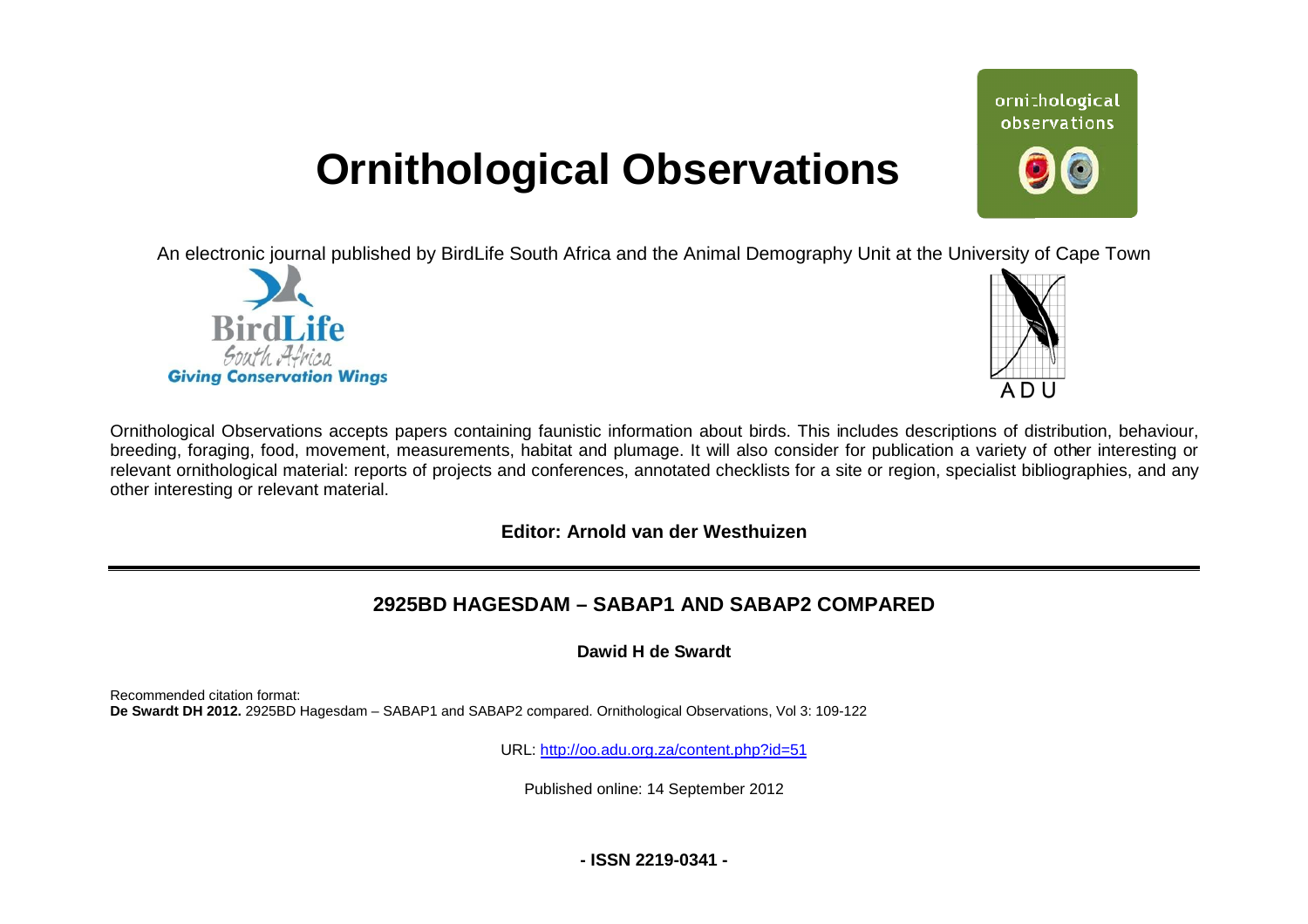

### 2925BD HAGESDAM – SABAP1 AND SABAP2 **COMPARED**

*Dawid H de Swardt\**

Department of Ornithology, National Museum, PO Box 266, Bloemfontein, 9300

\* Corresponding author: [dawie@nasmus.co.za](mailto:dawie@nasmus.co.za)

Duncan McKenzie (McKenzie 2011) recently published a paper in which he compares reporting rates of SABAP1 and 2 data in the area of Nelspruit, Mpumalanga. This prompted me to do the same analysis on the reporting rates of birds in the 2925BD Hagesdam quarter degree grid cell (QDGC). Much of my field work since August 1988 was concentrated in this part of the Free State Province Province.

During SABAP1 (1987-1991) research was done on several swallow species (South African Cliff, Greater Striped, Red-breasted and species (South African Cliff, Greater Striped, Red-breasted and<br>White-throated Swallows) with Dr Roy Earlé along the Jagersfontein road approximately 30 kilometres outside Bloemfontein Bloemfontein. This formed part of a study on aerial insect eating birds (Earlé 1986). Insect surveys on a 10 km stretch of road along the Jagersfontein road (to determine food availability for swallows) were done three times a month during a two year survey period (Earlé 1989). This survey area falls exactly in the 2915\_2555 pentad (a square of 5 min longitude x 5 min latitude) in the 2925BD Hagesdam QOGC. This area was visited every month during SABAP1. A study on the Northern Black Korhaan *Afrotis afraoides* in the same pentad coincided with SABAP1 (De Swardt 1992).

After the completion of SABAP1 a research project on the African Rock Pipit *Anthus crenatus* was undertaken on the farm Hagesdam (2920\_2545). This project ran from 1995-2001 (De Swardt 2006) and edetailed bird lists of the study area were compiled during the



**Fig 1** – Map indicating the different pentads in 2925BD Hagesdam

study period. During  $SABAP2<sup>1</sup>$  regular visits were made to pentad 2915\_2555 to monitor the nests of Secretarybirds Sagittarius *serpentarius* and to ring South African Cliff Swallows *Petrochelidon*  spilodera at the breeding colony at the Klein Kaalspruit bridge. The

 $\overline{a}$ 1 **Editor's note:** SABAP2 is still work in progress therefore this paper can be treated as an interim report as surveys still continue to be done and observation data are added to the database frequently.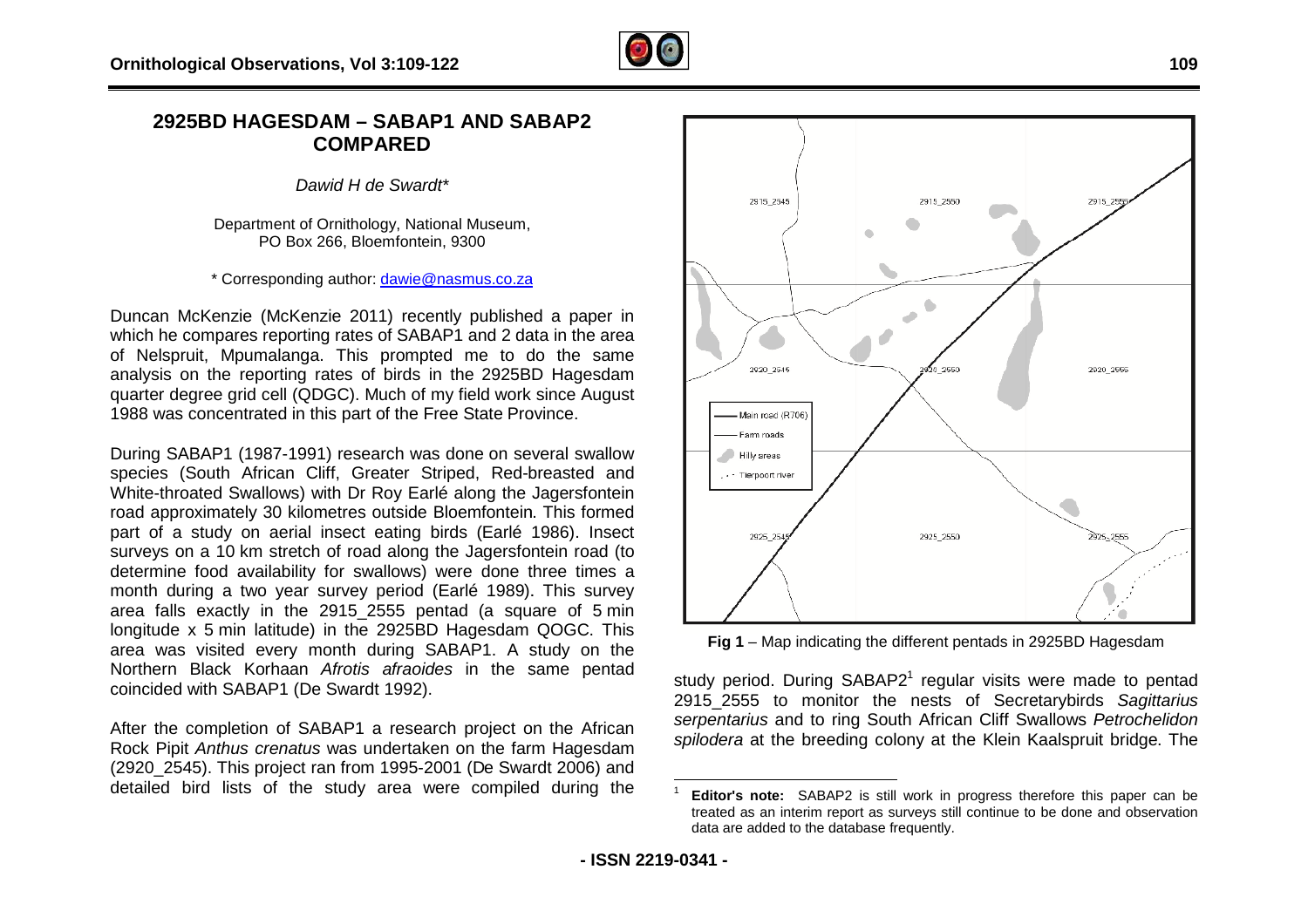

vegetation in 2925BD Hagesdam is mainly grassland with open eroded areas and hills dominated by *Olea* and *Buddle Buddleja* spp. (De Swardt 2002a; 2006). The grassland habitat is punctuated with isolated hills with its associated vegetation. The hills . include Uitenhageskop (1576.1 masl) (2920\_2545), Leeukop (1521.5 masl) (2925\_2555), the hill at Williamstrip (1506.4 masl) (2915\_2550 and 2915 2555) and the series of hills at Leeuwrant (2920 2550 and (2925\_2555), the hill at Williamstrip (1506.4 masl) (2915\_2550 and<br>2915\_2555) and the series of hills at Leeuwrant (2920\_2550 and<br>2920\_2555). The Klein Kaalspruit Stream cuts through pentad 2915 2555 and several small pans are present, especially after high rainfall seasons (as observed during SABAP2) which attract several<br>water-associated species. The Riet River with its reedbeds in water-associated species. The Riet River with its reedbeds in 2925\_2555 is situated in the south-eastern corner of the Hagesdam QDGC.

This paper compares the data of the the two atlas projects. A second objective is to show how bird numbers (especially waterfowl) varied between different rainfall seasons; and thirdly it wants to underline the value of continued bird lists (the study on African Rock Pipit was between the two atlas projects) for certain areas.

#### **Results and discussion**

During SABAP1 between 1987 and early 1992 a total of 176 species were recorded from 58 field cards in 2925BD Hagesdam. Field cards were submitted at the end of each month with all observations during the month recorded on the card. The area covered in the survey was the whole quarter degree grid cell.

The survey protocol used in SABAP2 differs somewhat from that of SABAP1. Each QDGC is divided into 9 pentads – the scale is therefore much finer. Field cards is submitted after every 5 day observation period and *ad hoc* or incidental sightings can be added to the list of species with the data management software available to atlasers. During SABAP2, a total of 187 species from 86 full protocol cards and 19 *ad hoc* lists were received (data analysed up to 16 July 2011) for the 9 pentads in 2925BD Hagesdam.

A total of 26 species, recorded during SABAP1, have not yet been recorded during SABAP2 (Table 1). Most of these species have a reporting rate (number of times the species is reported on the total number of field cards) of 6% and less. Seven of these species were reporting rate (number of times the species is reported on the total<br>number of field cards) of 6% and less. Seven of these species were<br>observed in the period between the two atlas projects (1995-2005) in the Hagesdam area and along the Jagersfontein road (species marked with an asterisk). The observations of the Karoo Korhaan *Eupodotis vigorsii* during SABAP1 (May and June) are probably misidentifications as they were more regularly reported further south in the Philippolis area. Most of these species are probably overlooked or under-reported. Interesting was the observation of a small group of Black-headed Canaries *Crithagra alario* which were attracted to a puddle of water at the base of the hill at Hagesdam and were observed during January–February 2002 and 8 were later captured and ringed (De Swardt 2002b) bservations<br>
21 (May a<br>
ore regular<br>
of these<br>
eresting wa February 2002 and 8 were later<br>002b)<br>/ere recorded during SABAP2 and<br>I 11 species also included in Table

Table 2 lists 37 species which were recorded during SABAP2 and not during SABAP1. An additional 11 species also included in 2 were recorded for the first time during SABAP2. The "Out of Range Record" status have not yet been verified at the time of writing of this paper. Some of the species listed in Table 2 have low reporting rates suggesting them as vagrants to the area while at least 12 species have higher reporting rates (>5%). Most of the species showing a higher reporting rate occur in association with the *Olea* trees along the hills, the open eroded grassland areas and around farm houses, habitats which were probably not visited during SABAP1 (DDS pers. obs). Most of the surveys by observers (of which DDS was one) in 2925BD Hagesdam during SABAP1 were concentrated along the main road and farm roads. This suggestion that some areas may have been overlooked in surveys during SABAP1 is strengthened as 16 of the species in Table 2 were not recorded during SABAP1 but observed during the study period on African Rock Pipits at Hagesdam and surroundings between 1995-2001. Most of these species were also found breeding at the Hagesdam study site, suggesting that most of them are resident (De Swardt 2002a). At Hagesdam and in the surrounding area a total of 161 species were udy period on African Rock Pipits at<br>lings between 1995-2001. Most of these<br>I breeding at the Hagesdam study site,<br>them are resident (De Swardt 2002a). At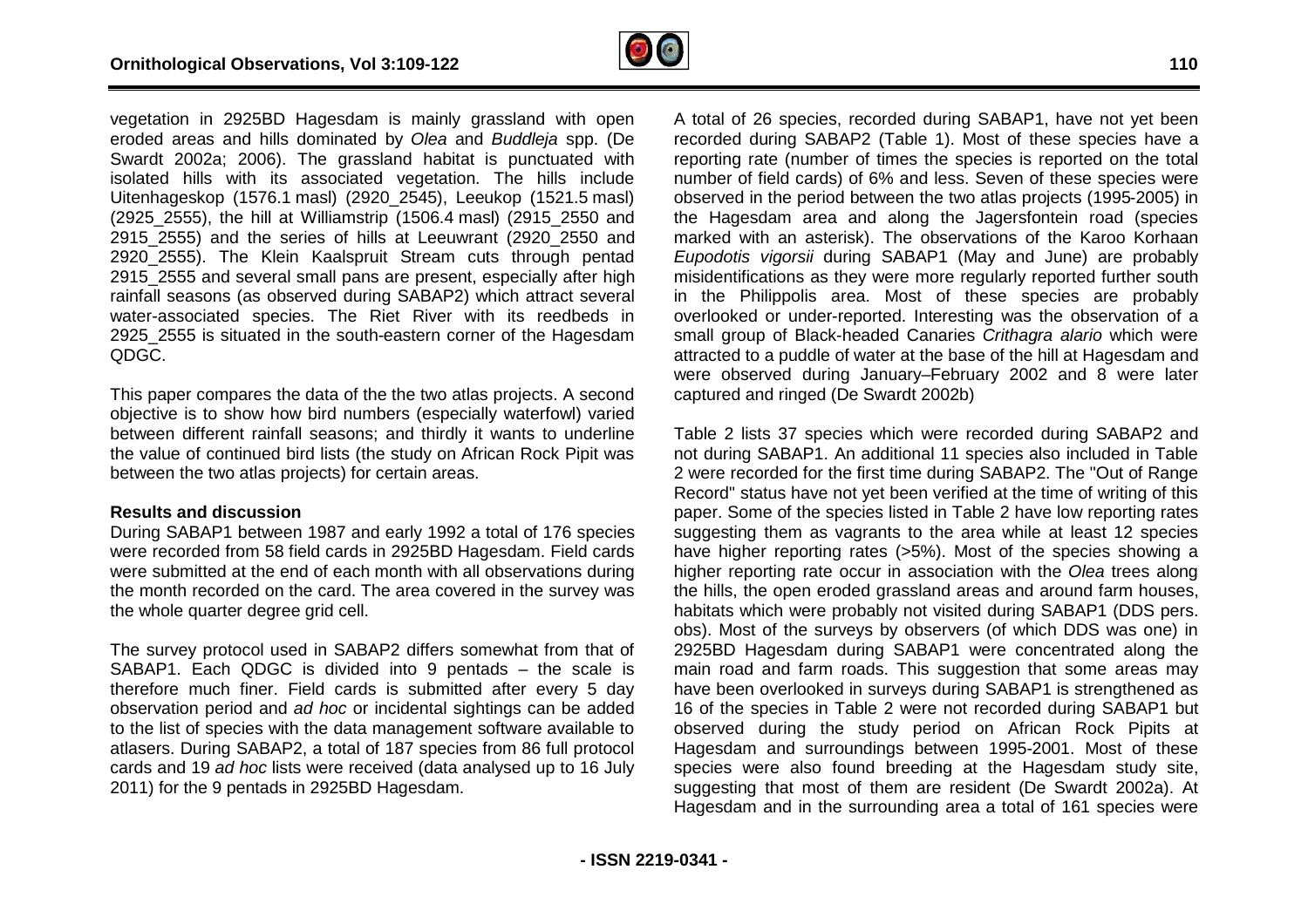

recorded of which 28 species were vagrants to the area or rarely observed (DDS unpubl. list, 2003).

Table 3 lists 10 species which were recorded in the Hagesdam area these were not recorded during either SABAP1 or SABAP2 at the time of writing. The Grey Tit *Parus afer* was observed on several occasions in the *Olea* dominated hills in the Hagesdam area and – they also have been recorded at Kloofeind (2905\_2600) 20 km west of Bloemfontein - the northernmost observation of this s species (DDS per obs). The Malachite Sunbird *Nectarinia famosa* also has been observed on several occasions in the hills and surrounding areas, mainly during summer. The records of the birds listed in Table 3 underline the importance of the continuation of recording bird distribution in selected localities when a project like SABAP2 ends.

A comparison of the reporting rates of birds recorded during the SABAP1 and SABAP2 projects (Appendix 1) reveals the following: A total of 150 species have been recorded during both atlas projects. Higher reporting rates for some species (mainly birds associated with the hilly areas dominated by *Olea* trees) were recorded during SABAP2 than SABAP1, and could only attributed that suitable habitats were not visited during the first project. Some species which show increases in reporting rate since SABAP1 include Neddicky *Cisticola fulvicapilla*, Southern Red Bishop *Euplectes orix* , Swainson's Spurfowl Pternistes swainsonii, Black-throated Canary Crithagra alario, Pied Crow Corvus albus and White-browed Sparrow-weavers *Plocepasser mahali*. Two species, the Crested Barbet *Trachyphonus vaillantii* (Table 2; 23.25 %) and White White-bellied Sunbird *Cinnyris talatala* (Table 2; 9.3 %), were not recorded during SABAP1 and represent possible range expansions. Further increase in reporting rates of the following species have also been noted: Hadeda Ibis *Bostrychia hagedash*, Helmeted Guineafowl *Numida melaegris*, Pied Crow and Stonechat *Saxicola torquatus* (see Appendix 1 andTable 4). prded during<br>ies (mainly ł<br>a trees) we<br>d only attri<br>irst project. {



**Fig 2** - The temporary pan along the Jagersfontein road in Fig 2 - The temporary pan along the Jagersfontein road in<br>pentad 2915\_2555 filled with water after the rainfall of January 2011. In previous years this pan held water well into the dry winter season.

The increase of Pied Crows in the area can probably be attributed to the occurrence of road kills along the Jagersfontein road which cuts through the QOGC and through 3 of the pentads). Increases in seedeating weavers and doves in the area may be the result of food abundance in cultivated fields (mainly sunflower and wheat) which attract these birds when it is close to harvesting time. Positive increases is also noted for waterbird species such as Egyptian Goose *Alopochen aegyptiaca*, South African Shelduck *Tadorna cana*, Cape Shoveler *Anas smithii*, Red-billed Teal billed *Anas erythrorhyncha*, White-faced Duck *Dendrocygna viduata* , Red-knobbed Coot *Fulica cristata* and Malachite Kingfisher *Alcedo cristata* (Appendix 1).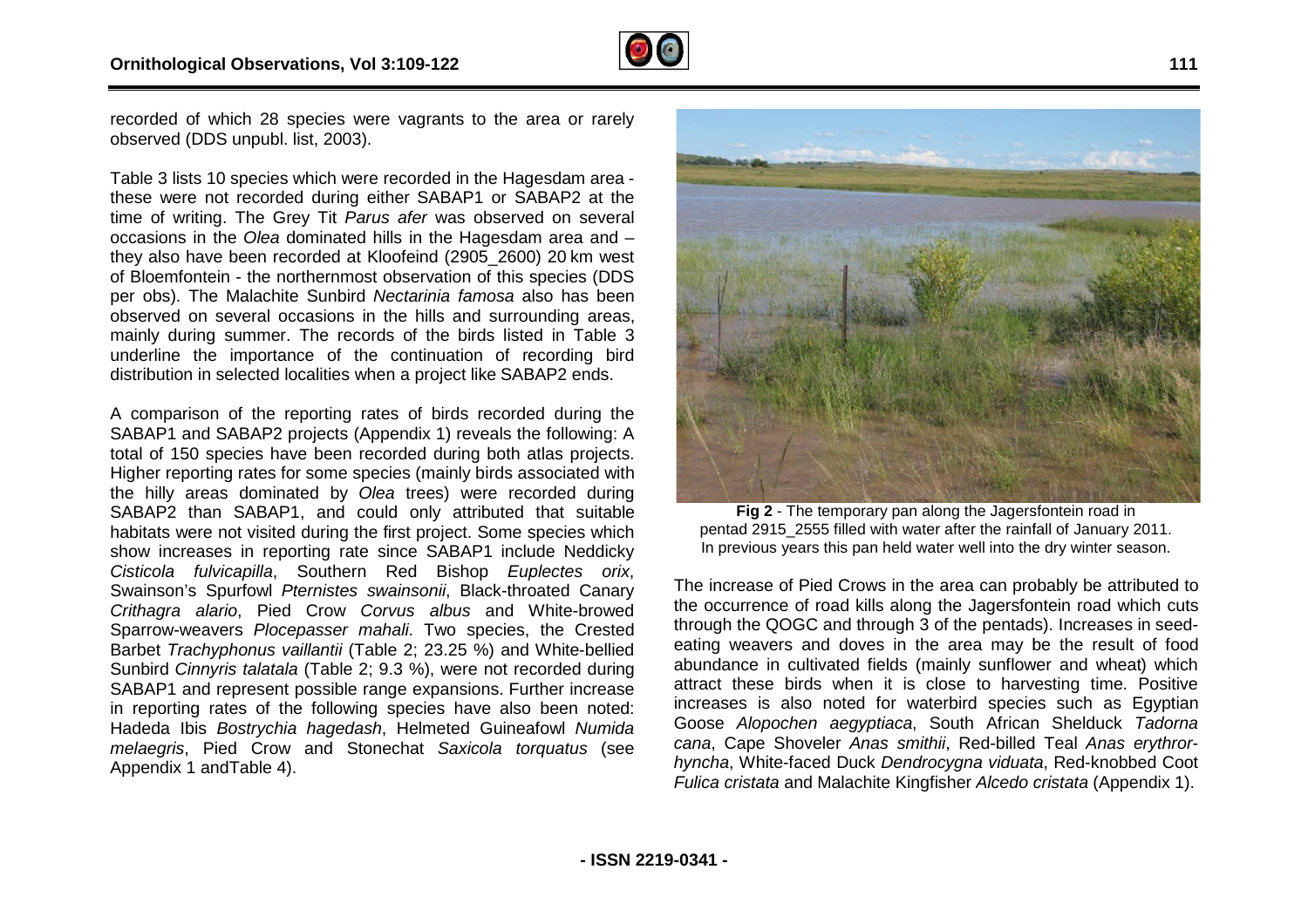



**Fig 3** - The South African Cliff Swallow colonies (under the old bridge in picture) at the Klein Kaalspruit at Schoongezicht along the Jagersfontein troad in pentad 2915\_2555.

The Free State experienced exceptionally high rainfall periods The Free State experienced exceptionally high rainfall periods<br>between 2009 and 2011. From January–June 2011 817.2 mm of rainfall was recorded in the Bloemfontein area. Figure 2 and 3 show a pan along the Jagersfontein road and the Klein Kaalspruit stream in pentad 2915\_2555 in January 2011.

Of concern is the lower reporting rates (negative correlations) observed in 9 species during SABAP2 surveys (Appendix 1). These lower reporting rates were mainly observed in grassland species such as the Blue Crane *Anthropoides paradiseus*, Blue Korhaan *Epodotis caerulescens* and Pied Starling *Lamprotornis bicolor* as well as raptors which include the Greater Kestrel *Falco rupicoloides* , Steppe Buzzard *Buteo buteo* and Black Harrier *Circus maurus* . Black Harriers were recorded sporadically in the QDGC and adjacent areas Harriers were recorded sporadically in the QDGC and adjacent areas<br>and could also be under-represented in datasheets. Another raptor species for concern is the Jackal Buzzard *Buteo rufofuscus* which was observed only a few times in SABAP2 surveys. This number includes juvenile birds – a negative reporting rate of -25.74% is recorded. They were frequently recorded in the Hagesdam area recorded. They were frequently recorded in the Hagesdam area<br>between 1995–2002, and are also probably under-reported (DDS unpubl data).

Secretarybirds show a lower reporting rate during SABAP2 than in Secretarybirds show a lower reporting rate during SABAP2 than in<br>SABAP1 (decrease of 12.83%) which are of high concern as the Red Data listing of this species had been adapted from Near Threatened to Vulnerable. However, 15 *ad hoc* sightings were excluded from this analysis. These birds have been observed breeding in the area since 1989. At least 5 breeding attempts were recorded in the 2925BD QDGC since SABAP1 (De Swardt 2007; De Swardt and Van der Westhuizen 2010). Coordinated Avifaunal Roadcount (CAR) data estimates Secretarybird populations in the south western Free State at densities of 1.4 birds/100 km in summer and 1.2 birds/100 km in winter (Young *et al* 2003).

Spotted Thick-knee Burhinus capensis is another species showing a lower reporting rate. These birds however are nocturnal and in surveys during the day these birds may be missed as they are not easily located when they shelter under bushes. They were found breeding at Hagesdam (De Swardt 2002a) and therefore should be considered as resident in the area.

There were only 12 observations recorded (13.95% reporting rate) of White-throated Swallows *Hirundo albigularis* during SABAP2 (25 in SABAP1). The higher reporting rate during SABAP1 can be attributed to the location of a known nest site in a culvert at Leeuwrant (2920\_2550) along the Jagersfontein road which was monitored during 1988-1990 (Earlé 1989).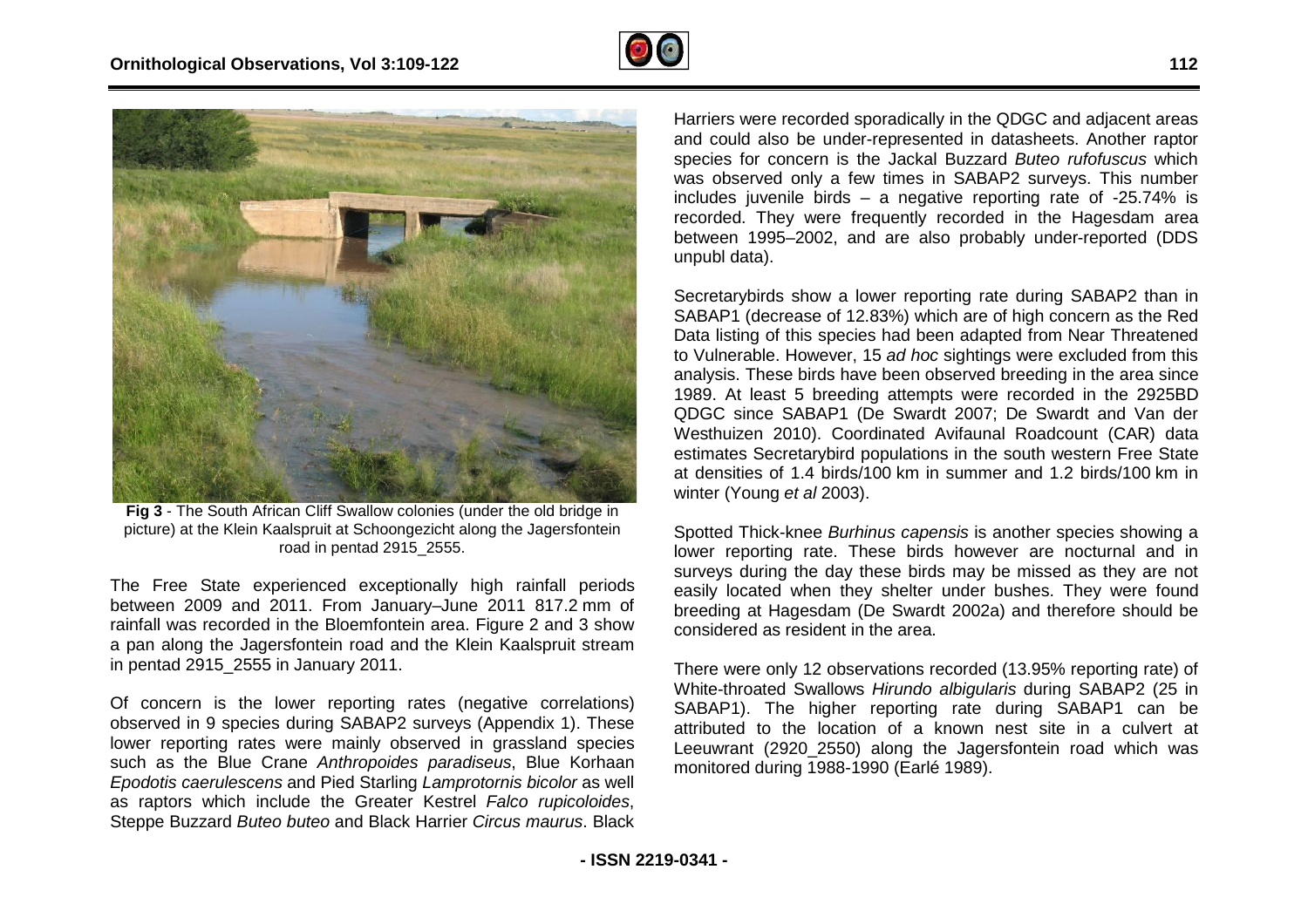

#### **Conclusion**

The results in this comparison of reporting rates of bird species between SABAP1 and SABAP2 not only show how our bird populations can adapt or change (lower to higher reporting rates) during environmental conditions. It also stress the need to continue with surveys for certain areas to detect changes in reporting rates as soon as possible. 2925BD Hagesdam is farmland and it is important to monitor the bird populations on a regular basis, even after the completion of SABAP2. The current ADU long term projects such as CAR, CWAC and SAFRING should be supported after SABAP2 has been completed to keep on monitoring the reporting rates – especially of species already showing a decrease in reporting rate. Only through continued monitoring by scientists and citizen scientists can trends in populations and changes in distribution be detected. hange (lower to higher reporting rates)<br>ions. It also stress the need to continue<br>s to detect changes in reporting rates as<br>lagesdam is farmland and it is important ecies already showing a decrease in reporting rantinued monitoring by scientists and citizen scienti<br>pulations and changes in distribution be detected. **DEVALUATION THEADE THE SWARD HEADERS (Singling behaviour and perch use by African-<br>SAP2 not only show how our bit 129-144.<br>
And the states the meeting rates of the bigher reporting rates 129-144.<br>
The also stress the meet** 

#### **- oo0oo -**

#### **Acknowledgements**

Thanks to Les Underhill for supplying the data of the 2925BD QDS and to did the analyse the reporting rates between the two atlas projects. Also thanks to all the citizen scientists who submitted data for both of the SABAP projects.

#### **References**

De Swardt DH 1992. A behaviour study of the Black Korhaan *Eupodotis afraiodes*. Navors. Nas. Mus., Bloemfontein 8: 237 237-258.

**De Swardt DH 2002a.** Nest site selection by breeding birds at Hagesdam, central Free State. Mirafra 19: 60-62.

**De Swardt DH 2002b.** Black-headed Canaries at Hagesdam, central Free State. Mirafra 19: 1-2.

Rock Pipits *Anthus crenatus*. Navors. Nas. Mus., Bloemfontein 22: 129-144.

**De Swardt DH 2007.** Another record of a Secretarybird *Saggitaruis serpentaruis* pair raising three nestlings in the Free State, South Africa. Gabar 18: 9-16. serpentaruis pair raising three nestlings in the Free State, South<br>Africa. Gabar 18: 9-16.<br>**De Swardt DH, Van der Westhuizen AC 2010.** First Sectretarybirds

*Saggitarius serpentarius* ringed with patagial tags in the Free State. Gabar 21: 56-59*.* 

**Earlé RA 1986.** The breeding biology of the South African Cliff Swallow. Ostrich 57: 138-156.

**Earlé RA 1989.** Breeding biology of the Redbreasted Swallow *Hirundo semirufa*. Ostrich 60: 13-21.

**McKenzie D 2011.** Reporting rate comparisons for birds in the Nelspruit area - SABAP1 vs SABAP2. Ornithological Observations 2: 22-31.

**Young DJ, Harrison JA, Navarro RA, Anderson MD & Colahan BD (eds). 2003.** Big Birds on farms. Mazda CAR Report 1993 – 2001. Avian Demography Unit: Cape Town.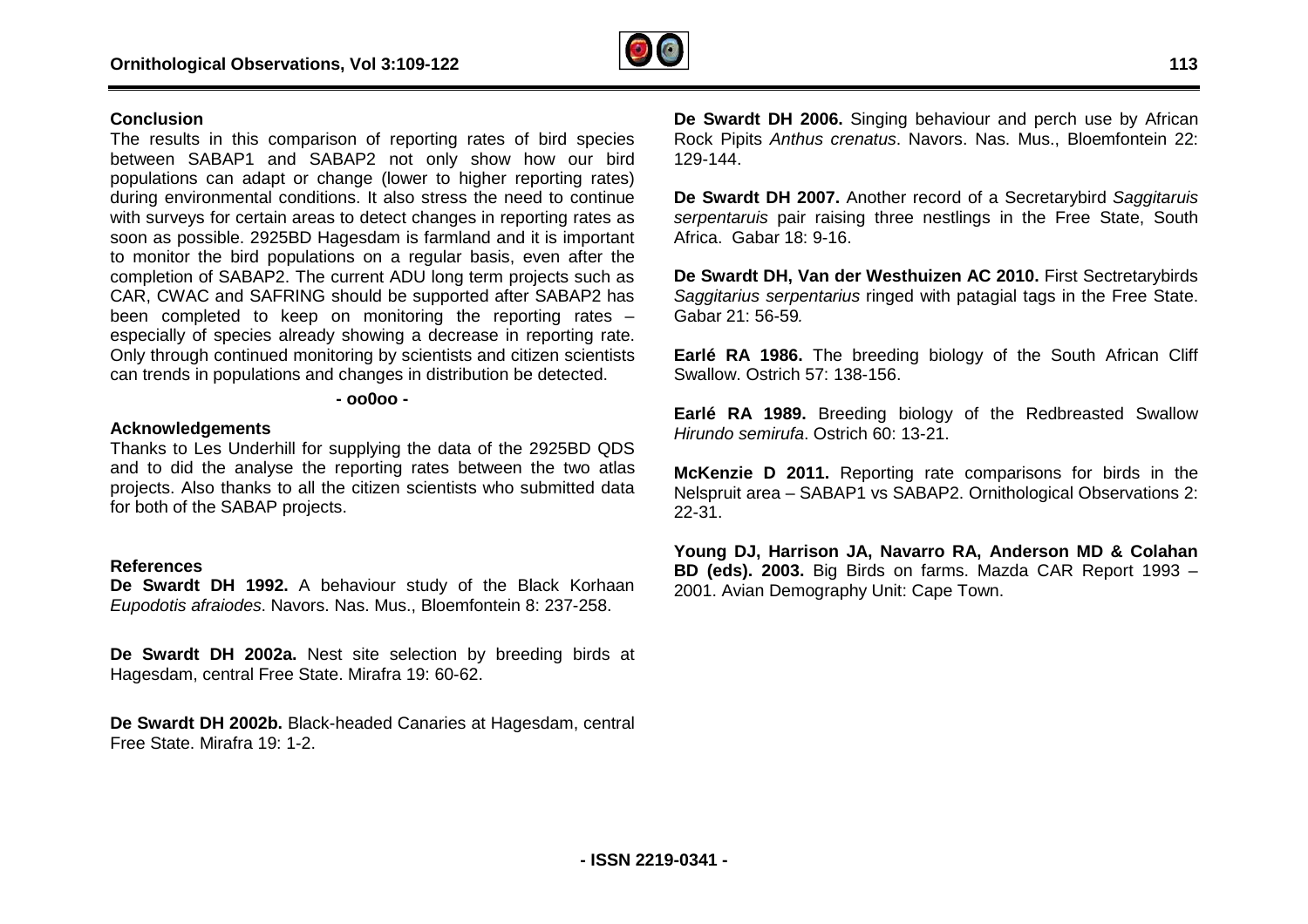

# **Table 1: Species recorded during SABAP1 only**

| <b>Species</b>                 | <b>Sightings</b> | % Rporting rate |
|--------------------------------|------------------|-----------------|
|                                | $(n = 58)$       |                 |
| <b>Black-necked Grebe</b>      | 1                | 1.72            |
| Abdim's Stork                  | 1                | 1.72            |
| Southern Pochard               | 3                | 5.17            |
| Tawny Eagle *                  | 1                | 1.72            |
| Booted Eagle *                 | 1                | 1.72            |
| <b>Black Kite</b>              | 1                | 1.72            |
| <b>Grey Crowned Crane *</b>    | 1                | 1.72            |
| Karoo Korhaan                  | $\overline{2}$   | 3.44            |
| Kittlitz's Plover              | $\overline{2}$   | 3.44            |
| <b>Little Stint</b>            | 1                | 1.72            |
| Marsh Sandpiper                | 1                | 1.72            |
| <b>Burchell's Courser</b>      | 3                | 5.17            |
| <b>Temminck's Courser</b>      | 1                | 1.72            |
| <b>Black-winged Pratincole</b> | $\overline{2}$   | 3.44            |
| Rufous-cheeked Nightjar *      | 1                | 1.72            |
| Jacobin Cuckoo                 | 1                | 1.72            |
| Alpine Swift *                 | 1                | 1.72            |
| Pied Kingfisher                | 1                | 1.72            |
| White-fronted Bee-eater        | 1                | 1.72            |
| European Roller                | $\overline{2}$   | 3.44            |
| Sabota Lark *                  | 3                | 5.17            |
| <b>Common House Martin</b>     | 1                | 1.72            |
| Karoo Chat                     | 1                | 1.72            |
| <b>Great Reed Warbler</b>      | 4                | 6.89            |
| Orange-breasted Waxbill        | 1                | 1.72            |
| <b>Black-headed Canary *</b>   | 1                | 1.72            |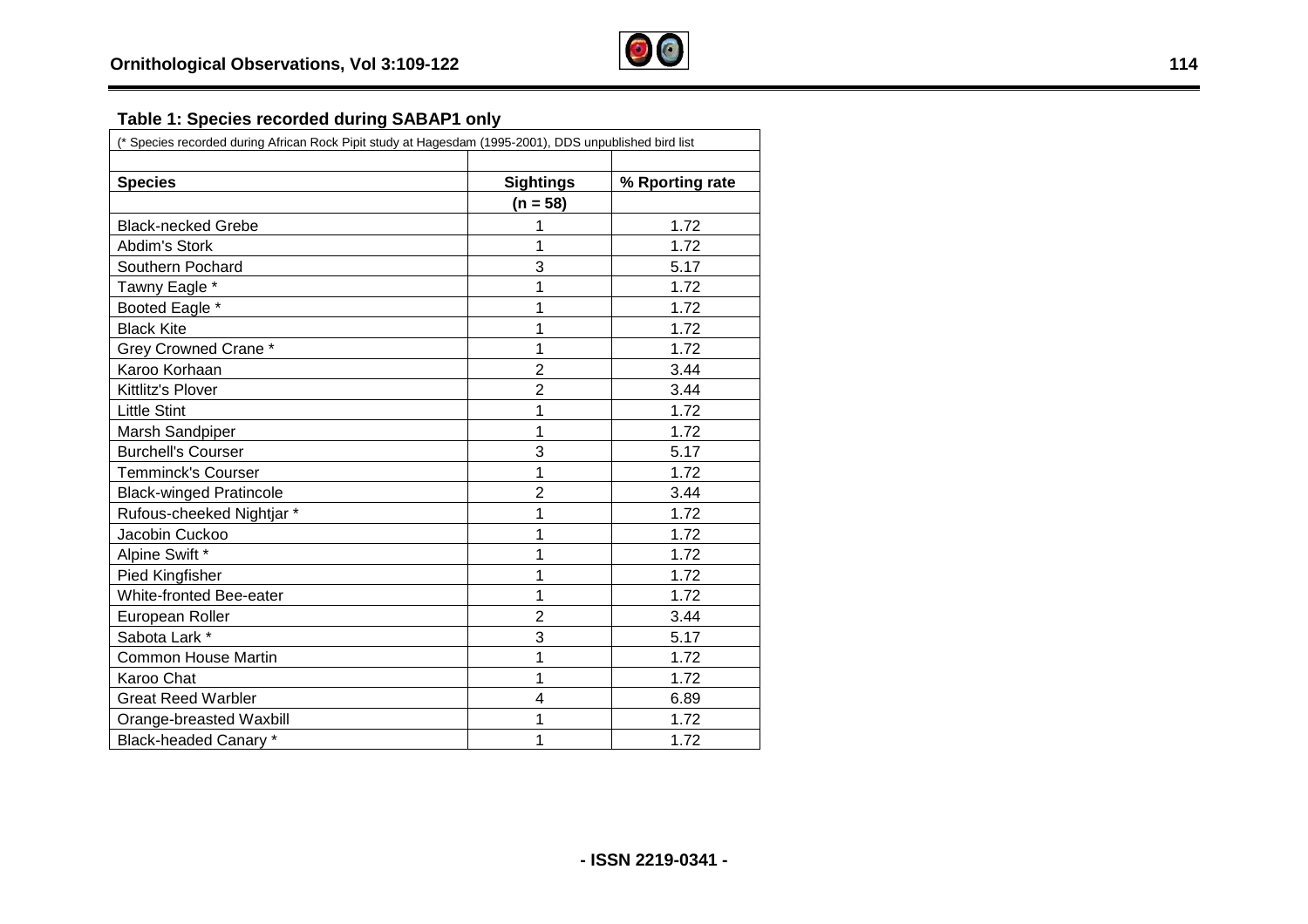#### Table 2: Species recorded during SABAP2 only

| <b>Species</b>                   | <b>Sightings</b> | % Reporting rate |  |  |
|----------------------------------|------------------|------------------|--|--|
|                                  | $(n = 86)$       |                  |  |  |
| <b>African Darter</b>            | $\overline{2}$   | 2.32             |  |  |
| <b>Whitebreasted Cormorant</b>   | 1                | 1.16             |  |  |
| Purple Heron                     | 1                | 1.16             |  |  |
| Lesser Flamingo                  | 1                | 1.16             |  |  |
| Cape Teal                        | 1                | 1.16             |  |  |
| Verreaux's Eagle *               | 1                | 1.16             |  |  |
| African Fish eagle               | 1                | 1.16             |  |  |
| <b>Black-chested Snake-Eagle</b> | 1                | 1.16             |  |  |
| African Harrier-Hawk             | $\overline{2}$   | 2.32             |  |  |
| Kurrichane Buttonquail *         | 1                | 1.16             |  |  |
| Ludwig's Bustard *               | 4                | 4.65             |  |  |
| <b>Kori Bustard</b>              | 1                | 1.16             |  |  |
| <b>Greater Painted-snipe</b>     | 1                | 1.16             |  |  |
| African Palm-Swift               | 1                | 1.16             |  |  |
| Malachite Kingfisher             | 5                | 5.81             |  |  |
| Green Wood-Hoopoe                | $\overline{2}$   | 2.32             |  |  |
| Common Scimitarbill *            | 3                | 3.48             |  |  |
| Crested Barbet*                  | 20               | 23.25            |  |  |
| Cardinal Woodpecker              | 1                | 1.16             |  |  |
| <b>Rock Martin</b>               | 3                | $\frac{1}{3.48}$ |  |  |
| Ashy Tit <sup>*</sup>            | 9                | 10.46            |  |  |
| Cape Penduline-Tit *             | 11               | 12.79            |  |  |
| Short-toed Rock-Thrush *         | 9                | 10.46            |  |  |
| Kalahari Scrub-Robin             | 17               | 19.76            |  |  |
| <b>Willow Warbler</b>            | 3                | 3.48             |  |  |
| African Reed-Warbler             | 3                | 3.48             |  |  |
| Long-billed Crombec*             | 8                | 9.30             |  |  |
| Namaqua Warbler                  | 1                | 1.16             |  |  |

**- ISSN 2219 -034 1 -**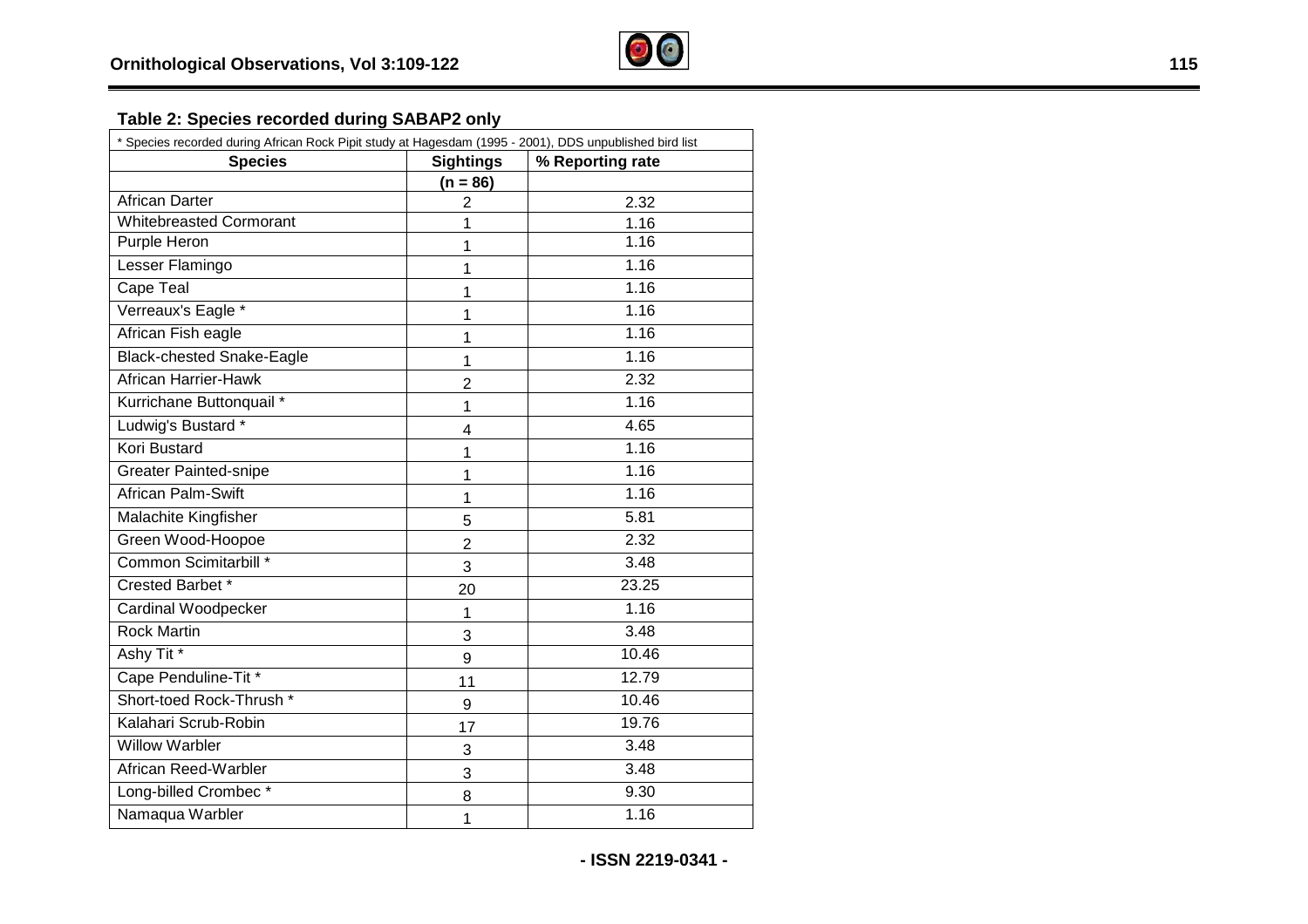$\overline{\phantom{a}}$ 



| Layard's Tit-Babbler *            | 42 | 48.83 |
|-----------------------------------|----|-------|
| Chat Flycatcher*                  | 1  | 1.16  |
| Long-billed Pipit *               | 30 | 34.88 |
| Buffy Pipit *                     | 15 | 17.44 |
| African Rock Pipit *              | 19 | 22.09 |
| Brown-crowned Tchagra *           | 3  | 3.48  |
| White-bellied Sunbird *           | 8  | 9.30  |
| <b>Red-billed Firefinch</b>       | 1  | 1.16  |
| <b>Common Waxbill</b>             | 3  | 3.48  |
| Out of range records <sup>2</sup> |    |       |
| <b>Natal Francolin</b>            | 1  |       |
| <b>Black Stork</b>                | 1  |       |
| Red-throated Wryneck              | 1  |       |
| European Nightjar                 | 1  |       |
| Swallow-tailed Bee-eater          | 1  |       |
| Olive-tree Warbler                | 3  |       |
| <b>Kimberley Pipit</b>            |    |       |
| African Marsh Harrier             |    |       |
| Brown Snake-Eagle                 | 1  |       |
| Gabar Goshawk                     | 1  |       |
| Maccoa Duck                       |    |       |

 $2$  Out of Range Records are those in which the observer should motivate the observaton to a regional committee which adjucates on the validity of the observation.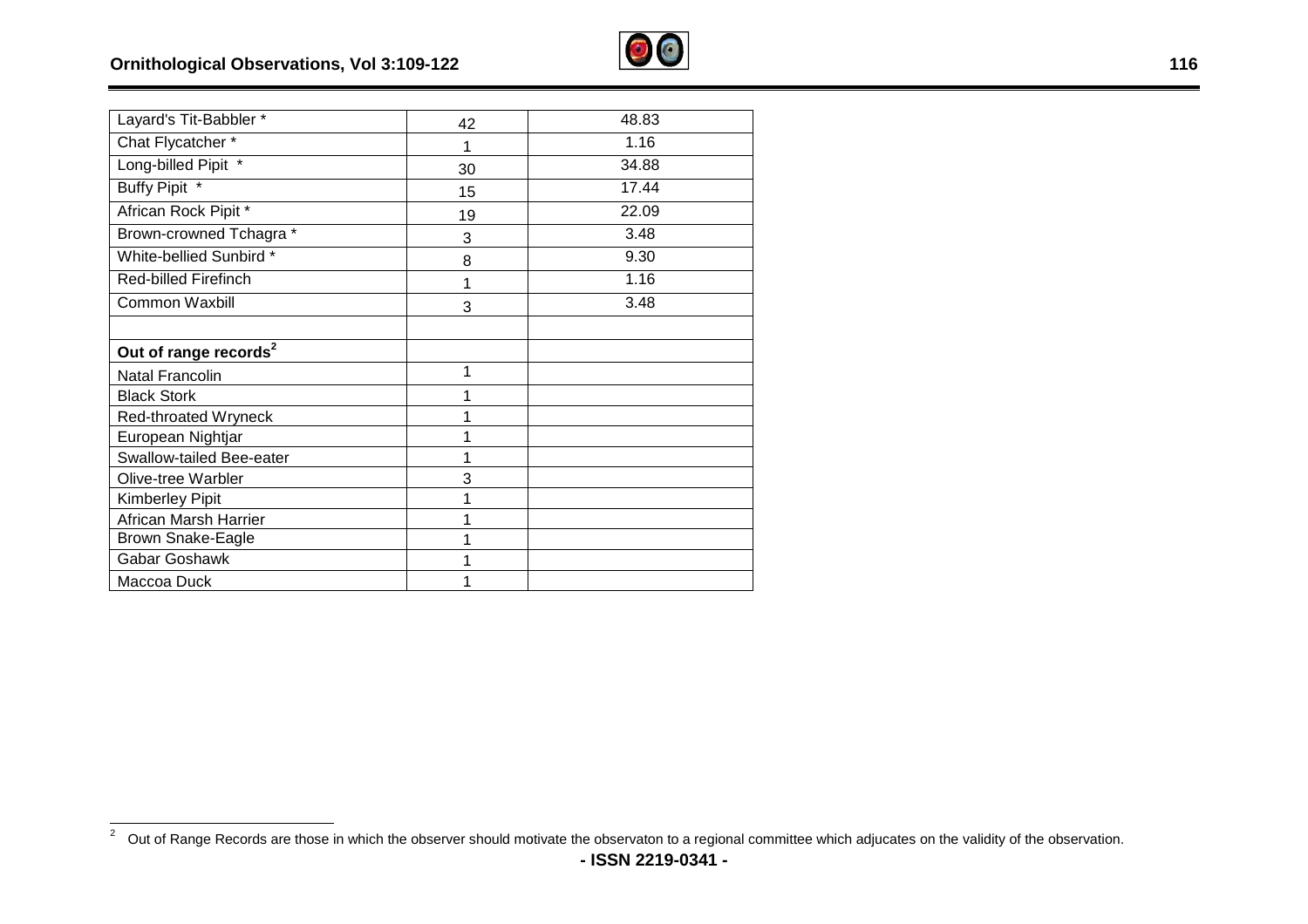

**Table 3: Species recorded at Hagesdam and surroundings: 1995 any of the atlasing projects)**  dam and surroundings: 1995-2002 (not during

| <b>Martial Eagle</b>      |
|---------------------------|
| Montagu's Harrier         |
| Grey-winged Francolin     |
| <b>Greater Honeyguide</b> |
| <b>Grey Tit</b>           |
| Garden Warbler            |
| Marsh Warbler             |
| Spotted Flycatcher        |
| Long-tailed Pipit         |
| <b>Malachite Sunbird</b>  |
|                           |

-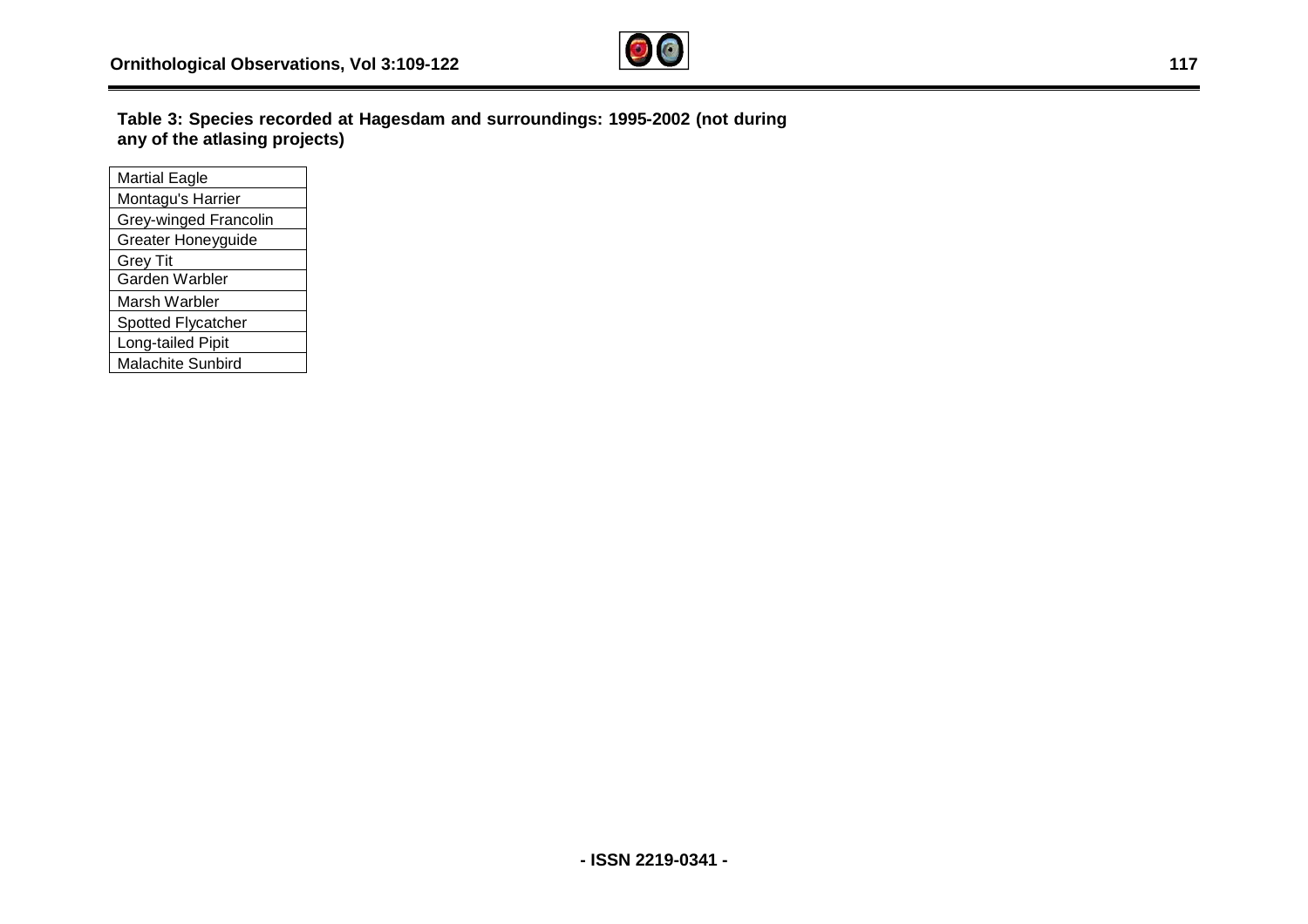

# **Appendix 1: Comparison of reporting rates – SABAP1 vs. SABAP2**

| * Increase (+) or decrease (-) in reporting rates - decreases are indicated in bold print |                  |        |                         |        |          |  |
|-------------------------------------------------------------------------------------------|------------------|--------|-------------------------|--------|----------|--|
| <b>Species</b>                                                                            |                  | SABAP1 |                         | SABAP2 |          |  |
|                                                                                           | sightings        | %      | sightings               | $\%$   | rate*    |  |
|                                                                                           | $(n = 58)$       |        | $(n = 86)$              |        |          |  |
| Common Ostrich                                                                            | 34               | 58.62  | 59                      | 68.60  | 9.98     |  |
| Little Grebe                                                                              | 9                | 15.51  | 21                      | 24.41  | 8.90     |  |
| Reed Cormorant                                                                            | 23               | 39.65  | 13                      | 15.11  | $-24.53$ |  |
| Grey Heron                                                                                | 11               | 18.96  | 20                      | 23.25  | 4.29     |  |
| <b>Black-headed Heron</b>                                                                 | 32               | 55.17  | 41                      | 47.67  | $-7.49$  |  |
| <b>Great Egret</b>                                                                        | $\overline{7}$   | 12.06  | $\overline{c}$          | 2.32   | $-9.74$  |  |
| Little Egret                                                                              | $\overline{7}$   | 12.06  | 10                      | 11.62  | $-0.44$  |  |
| Yellow-billed Egret                                                                       | $\overline{2}$   | 3.44   | 1                       | 1.16   | $-2.28$  |  |
| Cattle Egret                                                                              | 32               | 55.17  | 48                      | 55.81  | 0.64     |  |
| Hamerkop                                                                                  | 13               | 22.41  | $\overline{\mathbf{4}}$ | 4.65   | $-17.76$ |  |
| <b>White Stork</b>                                                                        | $6\phantom{a}$   | 10.34  | $\mathbf{1}$            | 1.16   | $-9.18$  |  |
| African Sacred Ibis                                                                       | 10               | 17.24  | 10                      | 11.62  | $-5.61$  |  |
| Glossy Ibis                                                                               | $\mathbf{1}$     | 1.72   | 5                       | 5.81   | 4.08     |  |
| Hadeda Ibis                                                                               | 26               | 44.82  | 59                      | 68.60  | 23.77    |  |
| African Spoonbill                                                                         | 13               | 22.41  | 8                       | 9.30   | $-13.11$ |  |
| Spur-winged Goose                                                                         | 30               | 51.72  | 39                      | 45.34  | $-6.37$  |  |
| <b>Egyptian Goose</b>                                                                     | 23               | 39.65  | 54                      | 62.79  | 23.13    |  |
| South African Shelduck                                                                    | $\boldsymbol{9}$ | 15.51  | 25                      | 29.06  | 13.55    |  |
| Cape Shoveler                                                                             | $\mathbf{3}$     | 5.17   | 8                       | 9.30   | 4.12     |  |
| African Black Duck                                                                        | 1                | 1.72   | 3                       | 3.48   | 1.76     |  |
| <b>Yellow-billed Duck</b>                                                                 | 37               | 63.79  | 49                      | 56.97  | $-6.81$  |  |
| Red-billed Teal                                                                           | 16               | 27.58  | 36                      | 41.86  | 14.27    |  |
| White-faced Duck                                                                          | $\mathbf{3}$     | 5.17   | 27                      | 31.39  | 26.22    |  |
| Secretarybird                                                                             | 27               | 46.55  | 29                      | 33.72  | $-12.83$ |  |
| Lanner Falcon                                                                             | $\overline{c}$   | 3.44   | $\overline{7}$          | 8.13   | 4.69     |  |
| <b>Greater Kestrel</b>                                                                    | 21               | 36.20  | $\overline{2}$          | 2.32   | $-33.88$ |  |

**- ISSN 2219-0341 -**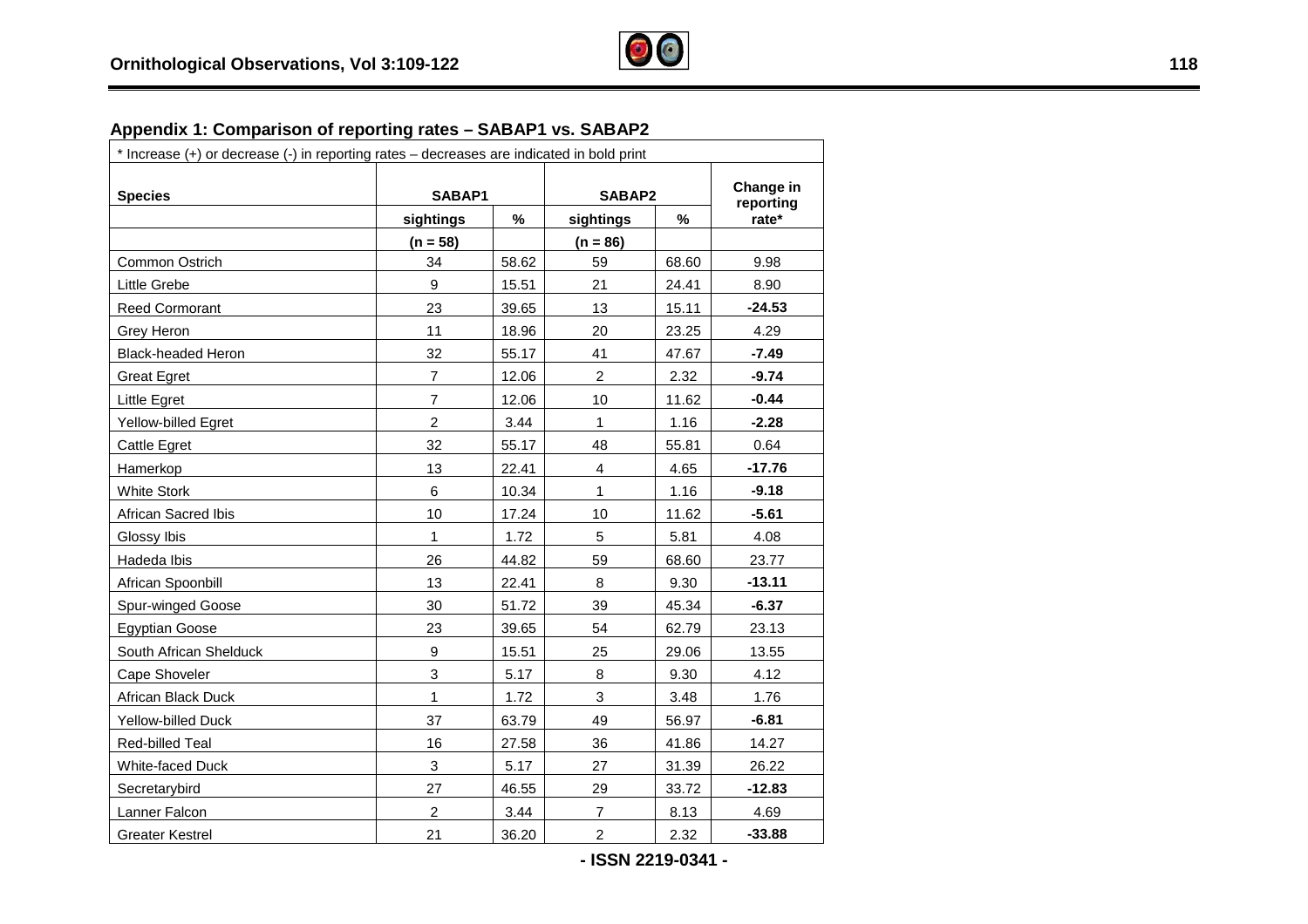

| <b>Rock Kestrel</b>            | $\overline{7}$            | 12.07 | 8                       | 9.30  | $-2.76$  |
|--------------------------------|---------------------------|-------|-------------------------|-------|----------|
| Lesser Kestrel                 | 17                        | 29.31 | 19                      | 22.09 | $-7.21$  |
| <b>Black-shouldered Kite</b>   | 41                        | 70.68 | 67                      | 77.90 | 7.21     |
| Yellow-billed Kite             | $\overline{2}$            | 3.44  | $\mathbf{1}$            | 1.16  | $-2.28$  |
| Jackal Buzzard                 | 21                        | 36.20 | 9                       | 10.46 | $-25.74$ |
| Steppe Buzzard                 | 25                        | 43.10 | 15                      | 17.44 | $-25.66$ |
| Southern Pale Chanting Goshawk | $\mathbf{1}$              | 1.72  | 19                      | 22.09 | 20.36    |
| <b>Pallid Harrier</b>          | $\mathbf{1}$              | 1.72  | $\mathbf{1}$            | 1.16  | $-0.56$  |
| <b>Black Harrier</b>           | 12                        | 20.68 | $\,6$                   | 6.97  | $-13.71$ |
| Orange River Francolin         | 24                        | 41.37 | 32                      | 37.20 | $-4.17$  |
| Swainson's Spurfowl            | $\overline{7}$            | 12.06 | 49                      | 56.97 | 44.90    |
| Common Quail                   | $\overline{7}$            | 12.06 | $\boldsymbol{2}$        | 2.32  | $-9.74$  |
| <b>Helmeted Guineafowl</b>     | 31                        | 53.44 | 71                      | 82.55 | 29.10    |
| Common Moorhen                 | $\overline{4}$            | 6.89  | 3                       | 3.48  | $-3.40$  |
| Red-knobbed Coot               | 14                        | 24.13 | 33                      | 38.37 | 14.23    |
| <b>Blue Crane</b>              | $\overline{7}$            | 12.06 | $\mathfrak{S}$          | 3.48  | $-8.58$  |
| <b>Blue Korhaan</b>            | 38                        | 65.51 | 45                      | 52.32 | $-13.19$ |
| Northern Black Korhaan         | 53                        | 91.37 | 81                      | 94.18 | 2.80     |
| Three-banded Plover            | 22                        | 37.93 | 18                      | 20.93 | $-17.00$ |
| <b>Crowned Lapwing</b>         | 48                        | 82.75 | 68                      | 79.06 | $-3.68$  |
| <b>Blacksmith Lapwing</b>      | 46                        | 79.31 | 59                      | 68.60 | $-10.70$ |
| African Snipe                  | 1                         | 1.72  | $\overline{c}$          | 2.32  | 0.60     |
| Ruff                           | $\mathsf 3$               | 5.17  | $\overline{4}$          | 4.65  | $-0.52$  |
| Common Sandpiper               | $\overline{4}$            | 6.89  | $\mathbf{1}$            | 1.16  | $-5.73$  |
| Common Greenshank              | $\mathbf{1}$              | 1.72  | $\overline{c}$          | 2.32  | 0.60     |
| <b>Wood Sandpiper</b>          | 8                         | 13.79 | $\overline{5}$          | 5.81  | $-7.97$  |
| Pied Avocet                    | $\mathbf{1}$              | 1.72  | $\mathbf{1}$            | 1.16  | $-0.56$  |
| <b>Black-winged Stilt</b>      | 12                        | 20.68 | 13                      | 15.11 | $-5.57$  |
| Spotted Thick-knee             | 17                        | 29.31 | $\overline{5}$          | 5.81  | $-23.49$ |
| Double-banded Courser          | 14                        | 24.13 | $\boldsymbol{9}$        | 10.46 | $-13.67$ |
| White-winged Tern              | $\ensuremath{\mathsf{3}}$ | 5.17  | 5                       | 5.81  | 0.64     |
| Rock Dove                      | 5                         | 8.62  | $\overline{\mathbf{4}}$ | 4.65  | $-3.96$  |
|                                |                           |       |                         |       |          |

**- ISSN 2219-0341 -** 

÷,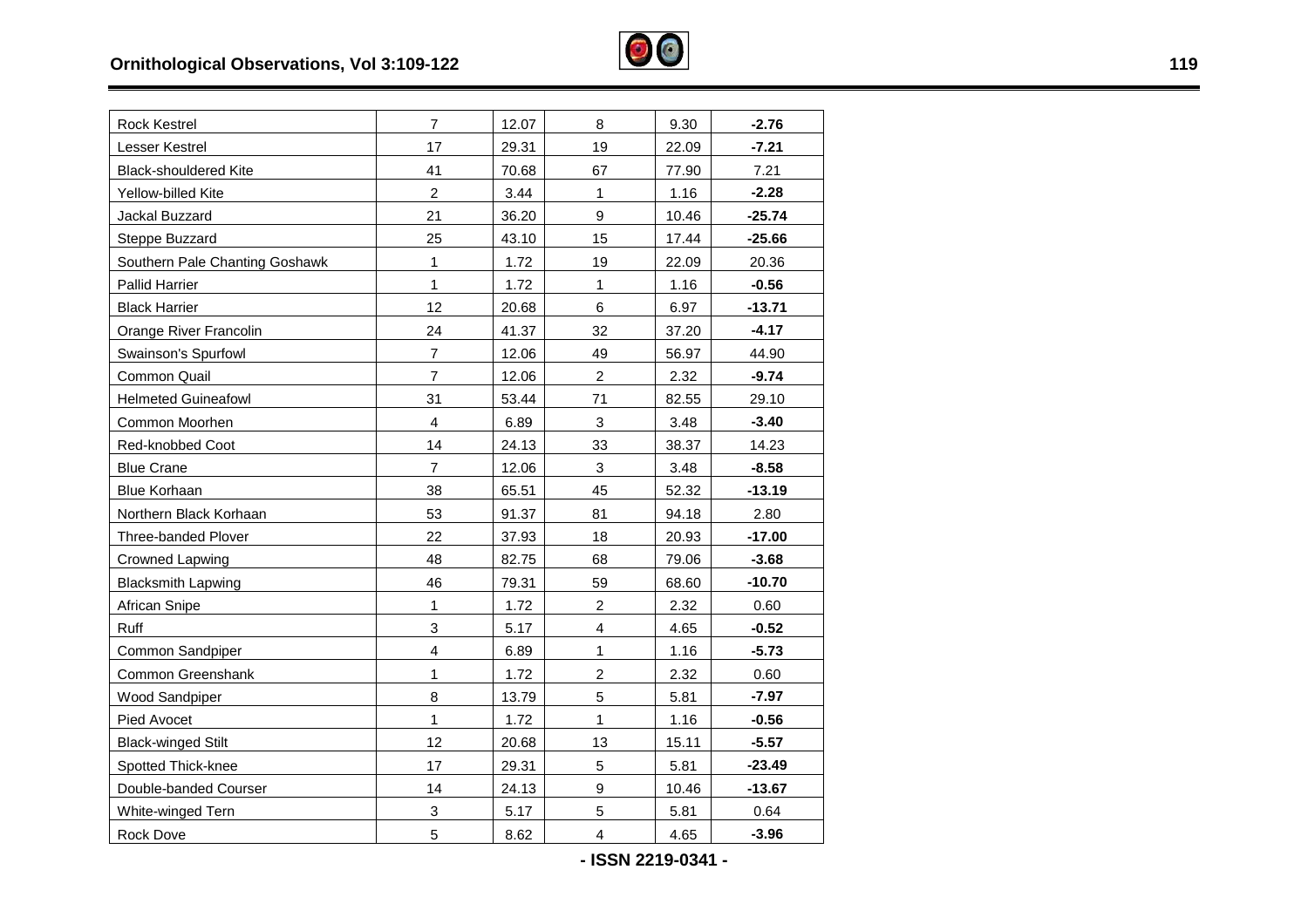

| Speckled Pigeon             | 23                      | 39.65 | 63               | 73.25 | 33.60    |
|-----------------------------|-------------------------|-------|------------------|-------|----------|
| Red-eyed Dove               | 8                       | 13.79 | 34               | 39.53 | 25.74    |
| Cape Turtle-Dove            | 46                      | 79.31 | 81               | 94.18 | 14.87    |
| <b>Laughing Dove</b>        | 53                      | 91.37 | 83               | 96.51 | 5.13     |
| Namaqua Dove                | 38                      | 65.51 | 50               | 58.13 | $-7.37$  |
| Diderick Cuckoo             | 12                      | 20.68 | 8                | 9.30  | $-11.38$ |
| Barn Owl                    | 1                       | 1.72  | $\overline{2}$   | 2.32  | 0.60     |
| Marsh Owl                   | $\overline{\mathbf{4}}$ | 6.89  | 5                | 5.81  | $-1.08$  |
| Spotted Eagle-Owl           | 8                       | 13.79 | $\boldsymbol{9}$ | 10.46 | $-3.32$  |
| Common Swift                | $\overline{2}$          | 3.44  | 1                | 1.16  | $-2.28$  |
| African Black Swift         | 3                       | 5.17  | $\overline{2}$   | 2.32  | $-2.84$  |
| White-rumped Swift          | 23                      | 39.65 | 37               | 43.02 | 3.36     |
| <b>Little Swift</b>         | 15                      | 25.86 | 48               | 55.81 | 29.95    |
| Speckled Mousebird          | 1                       | 1.72  | $\mathbf{1}$     | 1.16  | $-0.56$  |
| White-backed Mousebird      | 11                      | 18.96 | 37               | 43.02 | 24.05    |
| Red-faced Mousebird         | 12                      | 20.68 | 33               | 38.37 | 17.68    |
| European Bee-eater          | 16                      | 27.58 | 16               | 18.60 | $-8.98$  |
| African Hoopoe              | $\overline{\mathbf{4}}$ | 6.89  | 3                | 3.48  | $-3.40$  |
| Acacia Pied Barbet          | 27                      | 46.55 | 53               | 61.62 | 15.07    |
| Lesser Honeyguide           | $\mathbf{1}$            | 1.72  | $\mathbf{1}$     | 1.16  | $-0.56$  |
| Melodious Lark              | 12                      | 20.60 | 11               | 12.79 | $-7.89$  |
| Rufous-naped Lark           | $\overline{\mathbf{4}}$ | 6.89  | 25               | 29.06 | 22.17    |
| Fawn-coloured Lark          | 6                       | 10.34 | $\,6\,$          | 6.97  | $-3.36$  |
| Large-billed Lark           | 19                      | 32.75 | 25               | 29.06 | $-3.68$  |
| Spike-heeled Lark           | 54                      | 93.10 | 58               | 67.44 | $-25.66$ |
| Eastern Clapper Lark        | 38                      | 65.51 | 61               | 70.93 | 5.41     |
| Eastern Long-billed Lark    | $\overline{7}$          | 12.06 | 4                | 4.65  | $-7.41$  |
| Chestnut-backed Sparrowlark | $\overline{\mathbf{c}}$ | 3.44  | $\overline{c}$   | 2.32  | $-1.12$  |
| Grey-backed Sparrowlark     | 5                       | 8.62  | $\overline{7}$   | 8.13  | $-0.48$  |
| Red-capped Lark             | 22                      | 37.93 | 36               | 41.86 | 3.92     |
| Pink-billed Lark            | 1                       | 1.72  | 26               | 30.23 | 28.50    |
| <b>Barn Swallow</b>         | 18                      | 31.03 | 29               | 33.72 | 2.68     |
|                             |                         |       |                  |       |          |

**- ISSN 2219 -034 1 -** 

 $\overline{\phantom{0}}$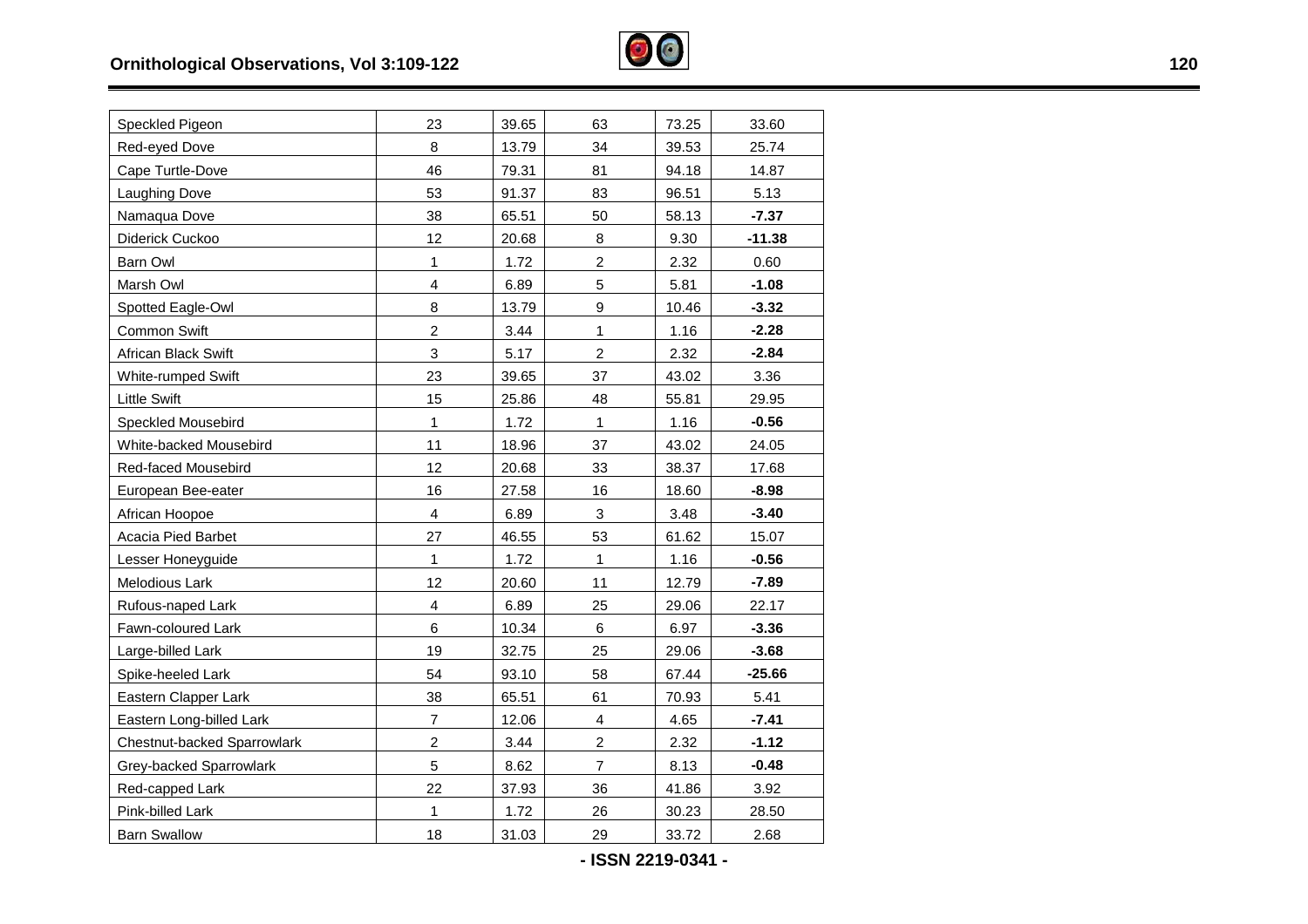

| <b>White-throated Swallow</b>  | 25               | 43.10 | 12             | 13.95 | $-29.14$ |
|--------------------------------|------------------|-------|----------------|-------|----------|
| <b>Red-breasted Swallow</b>    | 26               | 44.82 | 34             | 39.53 | $-5.29$  |
| <b>Greater Striped Swallow</b> | 26               | 44.82 | 41             | 47.67 | 2.84     |
| South African Cliff-Swallow    | 40               | 68.96 | 45             | 52.32 | $-16.63$ |
| <b>Brown-throated Martin</b>   | 1                | 1.72  | 3              | 3.48  | 1.76     |
| Pied Crow                      | 4                | 6.89  | 37             | 43.00 | 36.12    |
| African Red-eyed Bulbul        | 26               | 44.80 | 63             | 73.25 | 28.42    |
| Karoo Thrush                   | 4                | 6.89  | 18             | 20.93 | 14.03    |
| <b>Mountain Wheatear</b>       | 18               | 31.03 | 23             | 26.74 | $-4.29$  |
| Capped Wheatear                | $\boldsymbol{9}$ | 15.51 | $\overline{2}$ | 2.32  | $-13.19$ |
| <b>Familiar Chat</b>           | 15               | 25.86 | 27             | 31.39 | 5.53     |
| Sickle-winged Chat             | 26               | 44.82 | 24             | 27.90 | $-16.92$ |
| Anteating Chat                 | 55               | 94.82 | 84             | 97.67 | 2.84     |
| African Stonechat              | 24               | 41.37 | 51             | 59.30 | 17.92    |
| Cape Robin-Chat                | $\overline{7}$   | 12.06 | 30             | 34.88 | 22.81    |
| Karoo Scrub-Robin              | 10               | 17.24 | 31             | 36.04 | 18.80    |
| Yellow-bellied Eremomela       | $\overline{5}$   | 8.62  | 14             | 16.27 | 7.65     |
| Rufous-eared Warbler           | 17               | 29.30 | 38             | 44.10 | 14.87    |
| <b>Zitting Cisticola</b>       | 15               | 25.86 | 33             | 38.37 | 12.51    |
| Desert Cisticola               | 29               | 50.00 | 51             | 59.30 | 9.30     |
| Cloud Cisticola                | 10               | 17.24 | 36             | 41.86 | 24.61    |
| Neddicky                       | $\sqrt{5}$       | 8.62  | 55             | 63.95 | 55.33    |
| Grey-backed Cisticola          | $\boldsymbol{2}$ | 3.44  | 35             | 40.69 | 37.24    |
| Levaillant's Cisticola         | 3                | 5.17  | 19             | 22.09 | 16.92    |
| <b>Black-chested Prinia</b>    | 43               | 74.13 | 73             | 84.88 | 10.74    |
| Chestnut-vented Tit-Babbler    | $\overline{5}$   | 8.62  | 38             | 44.10 | 35.56    |
| <b>Fiscal Flycatcher</b>       | 10               | 17.24 | 38             | 44.18 | 26.94    |
| <b>Pririt Batis</b>            | 1                | 1.72  | 13             | 15.11 | 13.39    |
| Fairy Flycatcher               | $\overline{c}$   | 3.44  | 25             | 29.06 | 25.62    |
| Cape Wagtail                   | 31               | 53.44 | 42             | 48.83 | $-4.61$  |
| African Pipit                  | 52               | 89.65 | 83             | 96.51 | 6.85     |
| Plain-backed Pipit             | 1                | 1.72  | 13             | 15.11 | 13.39    |
|                                |                  |       |                |       |          |

**- ISSN 2219-0341 -** 

٠